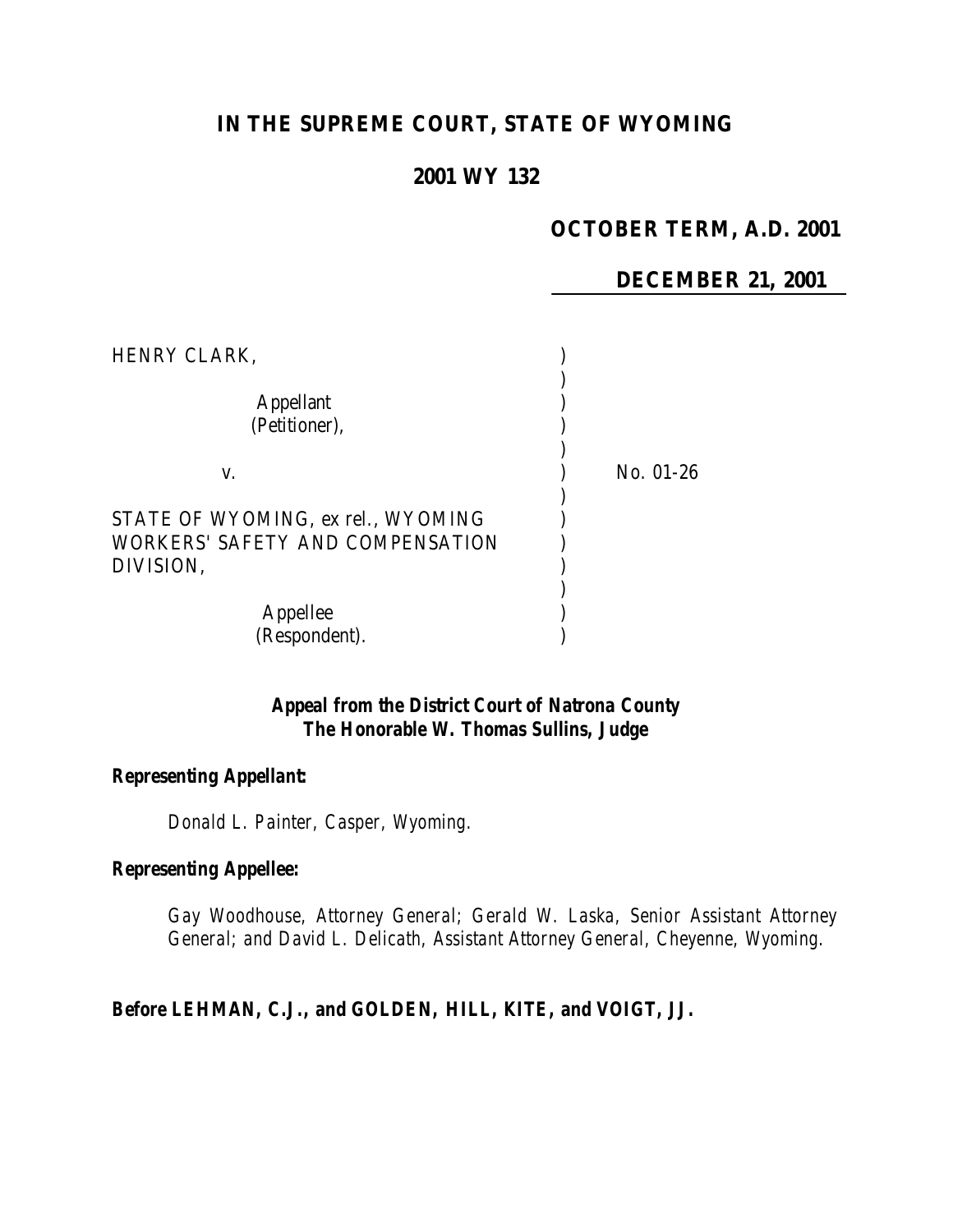# **VOIGT, Justice.**

[¶1] In February 1999, appellant, Henry Clark, was injured in a work-related accident. The Wyoming Workers' Safety and Compensation Division (the Division) paid appellant benefits for an injury to his left foot, but denied benefits for a claimed back injury. Following a hearing, the hearing examiner found that appellant was not a credible witness, that any back injury was pre-existing at the time of appellant's accident, and that appellant failed to prove that his employment materially aggravated such injury. Appellant petitioned the district court to review the hearing examiner's findings. In a December 2000, order, the district court affirmed the hearing examiner's determination and this appeal followed. We affirm.

# **ISSUE**

[¶2] Appellant raises a single issue on appeal:

Whether the evidence and law support the Hearing Examiner's finding that Appellant's back condition was due to a preexisting condition that began before this employment and that there had been no material aggravation of that pre-existing condition resulting in a new injury.

The Division, as appellee, phrases the issue in substantially the same manner.

# **FACTS**

[¶3] Appellant began his employment with Western Technology Services, Inc. (WOTCO) in 1974. In February 1999, appellant was employed as a saw operator; as such, he carried twenty-foot long steel "bar stock," weighing approximately 210 pounds, from its rack to a saw two hundred feet or so away. He then used the saw to cut the bar stock to a specified length. Appellant testified that at 8:00 a.m. on February 22, 1999, as he reached down to grab the last bar, the "bar came right back off that balance point, right down on my foot." Appellant claimed that he then fell backwards or "stacked up" onto his "posterior" and then his back, and landed on some steel plates, where he lost his hard hat. After lying on the ground for five minutes, appellant slowly "got up" and called the foreman. His foot was red, but "not bruised. It wasn't broke and it wasn't bleeding." He experienced "excruciating" left leg pain, but no back pain. According to appellant, he had experienced right leg pain for a year prior to February 22, 1999, but not pain in his left leg.

[¶4] Appellant filled out an accident report dated March 1, 1999, stating that the "bar rolled off the rack and bounced off my left foot," but did not mention falling on his posterior or back. Appellant testified that he did not "put it down" because he did "a lot of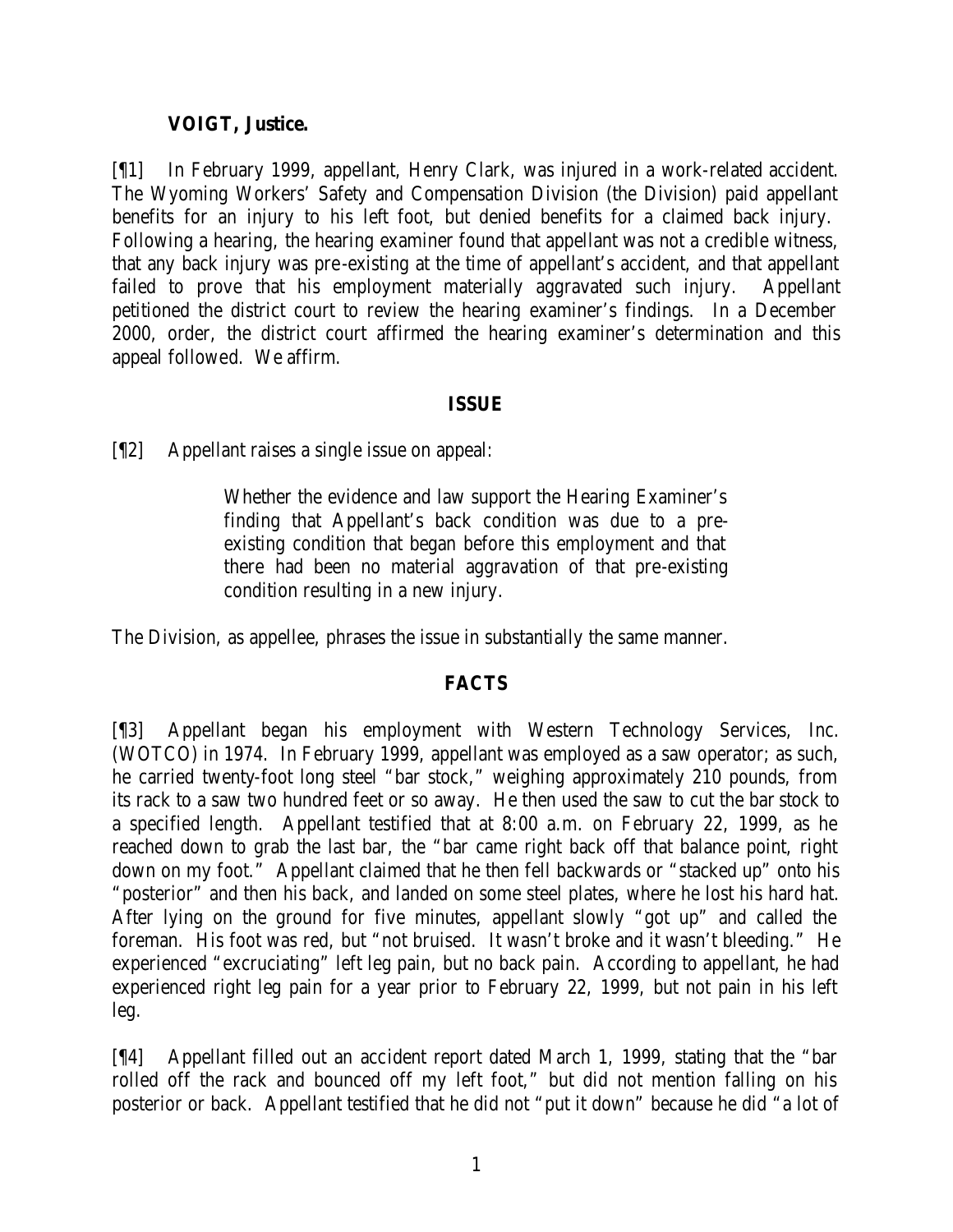falling backwards" and, despite including the term "over" and continuing his handwritten account on an additional sheet of paper that remained three-quarters blank, claimed not to have had "enough space to write all that story in there." The report also states that appellant experienced pain in the back of his left leg and, toward the end of the day, the small of appellant's back began to hurt and he could "barely walk."

[¶5] Appellant's treating physician was Dr. Johnny Tooke. Dr. Tooke's September, October, and November 1994 records indicate that appellant was experiencing left knee and left leg pain. His February 4, 1998, and February 2 and 12, 1999, notations state appellant had cramps in his "legs." The records note that appellant was seen February 22, 1999,<sup>1</sup> for back pain and further indicate that on February 26, 1999, appellant complained of periodic "sciatica" down the left leg and back pain, was unable to bend over, and could "hardly walk." Appellant was scheduled to undergo a lumbar spine MRI on March 4, 1999. It was not until March 12, 1999, that Dr. Tooke's records note appellant's accident at work, stating that appellant continued to experience leg pain with "lifting minimum weight," refer to a "disc prob in Back" and that appellant "picked up heavy Bar @ work & that was when Back began working." Dr. Tooke referred appellant to Dr. Robert Narotzky, a neurosurgeon.

[¶6] Appellant saw Dr. Narotzky on March 17, 1999. Dr. Narotzky noted in the "history" section of his dictation that appellant was referred for

> evaluation of left leg pain. He has had difficulty for the past year. This began while he was at work at WOTCO, Inc. when he was lifting steel bars. These weigh anywhere from 2 pounds to close to 100 pounds. He has continued with pain that radiates from his lower back into his left buttock, posterior thigh and calf.

The doctor testified in a deposition that he understood "difficulty for the past year" to mean that appellant had experienced lower back and "leg" symptoms for the prior year. According to Dr. Narotzky, appellant did not mention falling onto his posterior or back after the bar fell on his left foot.

[¶7] After reviewing the findings from the MRI and a subsequent myelogram, Dr. Narotzky ultimately opined that appellant suffered from stenosis (narrowing of the spinal canal) at the L4-5 and "L6-S1" level, as well as a disk protrusion at the L5-6 level.

 <sup>1</sup> The notation is handwritten, initialed "KF," and appears next to notations dated March 12, 1999. There are no notations in the medical records for February 22, 1999. Appellant testified that he did not see Dr. Tooke on February 22, 1999, but saw the doctor for the first time February 26, 1999. Appellant's accident report states that he saw Dr. Tooke on February 26, 1999. Appellant apparently also saw someone in Dr. Tooke's office on March 1, 1999.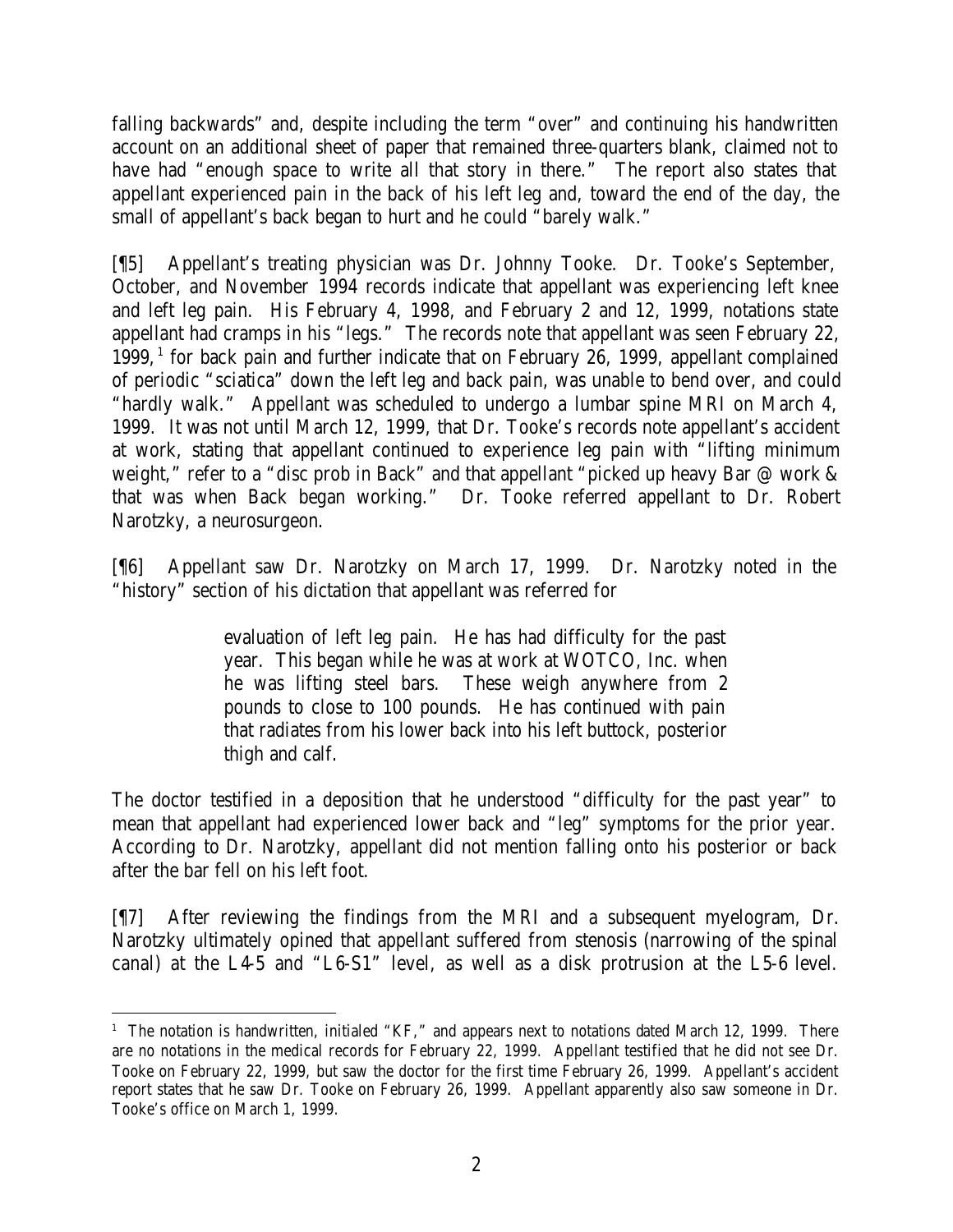According to the doctor, the stenosis was caused by degenerative conditions such as normal wear and tear, arthritis in appellant's back, and thickening ligaments, in conjunction with the protruding disk. Dr. Narotzky further testified as follows:

> Q. [Appellant's counsel] Okay. I'm going to give you a hypothetical set of facts here for these next couple questions. Mr. Clark tells me that he had not had any previous injury or problem with his low back until February of this year, when he – and it was at the steel mill where he works, the fabrication shop. And a steel bar fell toward him, and in an effort to get himself out of the way, he fell backward on his butt. And from then on, he had the symptoms that he reported to you.

> With that history, do you have an opinion on the relationship, if any, between the fall as I've described it to you and the surgical – the condition for which you did the surgery in March – or May? I'm sorry.

> A. I don't think the fall caused the degenerative problems in his low back. I think it may well have caused the disk protrusion which, combined with the degenerative changes, resulted in spinal stenosis.

> Q. Okay. Is there any particular cause for stenosis, or is that just one of the degenerative changes you're talking about?

> A. It's wear and tear changes. But other things can contribute to it, like a disk protrusion.

> Q. When you – in any of the times you've met with or taken care of Mr. Clark, have you seen any evidence that any of this low back problem was pre-existing as far as – and I know these degenerative changes come on for years. But –

> > A. Not by what Mr. Clark related to me; no.

He could not ascertain when appellant's disk protrusion occurred.

[¶8] Dr. Narotzky successfully performed a decompressive lumbar laminectomy in May 1999, from which appellant appears to have fully recovered. The doctor did not feel it was necessary to remove appellant's protruding disk during the surgery. Appellant informed Dr. Narotzky that, following the surgery, his "legs" felt "better than they have in years."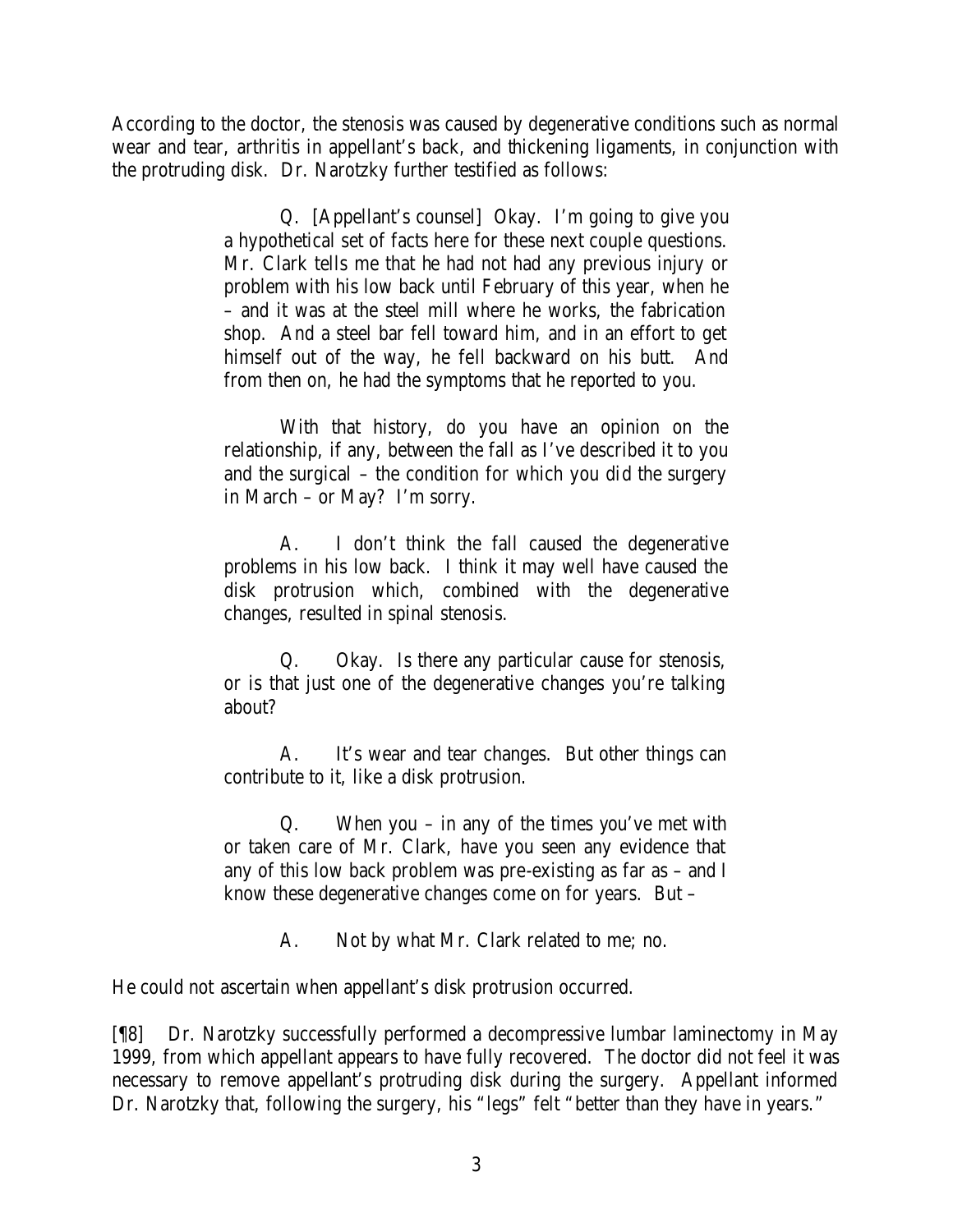[¶9] On September 1, 1999, appellant returned to work with lifting restrictions. On September 28, 1999, appellant retired from his employment with WOTCO.

[¶10] The Division paid benefits for appellant's foot injury, but denied benefits for the claimed back injury because (1) it did not arise out of and in the course of employment (Wyo. Stat. Ann. § 27-14-102(a)(xi) (Michie Supp. 1998)); (2) it was a pre-existing injury or condition at the time of employment (Wyo. Stat. Ann.  $\S 27-14-102(a)(xi)(F)$ ); and (3) it resulted from the natural aging process or the normal activities of day-to-day living (Wyo. Stat. Ann.  $\S 27 - 14 - 102(a)(xi)(G)$ .

[¶11] Following a contested case hearing, the hearing examiner first concluded that appellant was not a credible witness because his accident report did not mention a fall as described in appellant's testimony and neither Dr. Tooke's nor Dr. Narotzky's medical records referred to such a fall. The hearing examiner additionally found that, based on the records and testimony regarding appellant's degenerative back condition, appellant had a "pre-existing lower back condition at the time of the injury" and had not presented sufficient evidence that he "suffered a material aggravation" of that condition by virtue of the accident.

[¶12] Appellant petitioned the district court to review the hearing examiner's determination. The district court affirmed the hearing examiner's decision, and this appeal followed.

# **STANDARD OF REVIEW**

[¶13] We accord no special deference to the district court's decision and will consider the case as if it came directly from the agency. *In re Jensen*, 2001 WY 51, ¶ 9, 24 P.3d 1133, 1136 (Wyo. 2001). Our review is limited to a determination of the factors specified in Wyo. Stat. Ann. § 16-3-114(c) (LexisNexis 2001). The reviewing court shall:

> Hold unlawful and set aside agency action, findings and conclusions found to be:

> > (A) Arbitrary, capricious, an abuse of discretion or otherwise not in accordance with law;

> > > \* \* \*

(E) Unsupported by substantial evidence in a case reviewed on the record of an agency hearing provided by statute.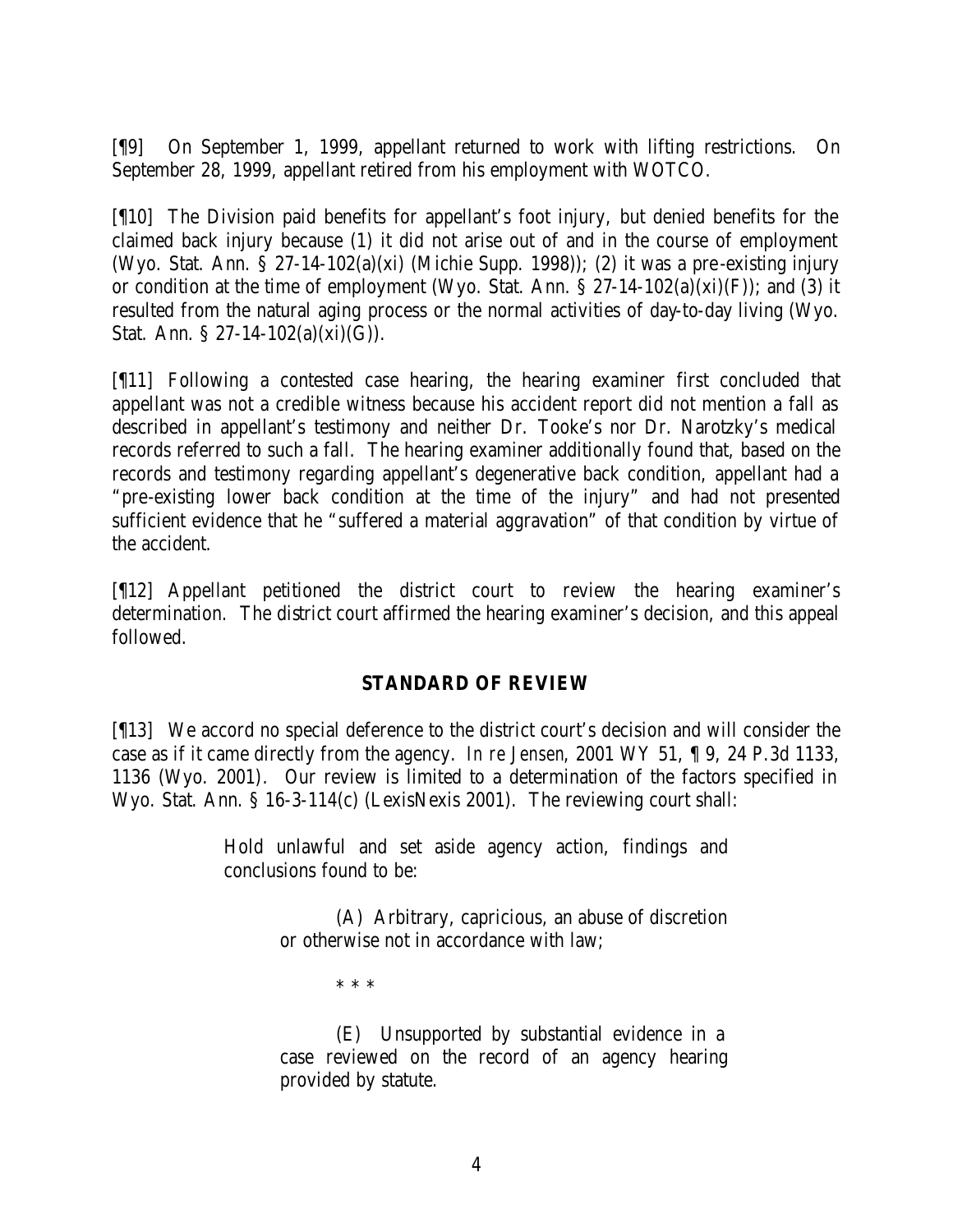Wyo. Stat. Ann. § 16-3-114(c)(ii)(A) and (E).

[¶14] The interpretation and correct application of the provisions of the Wyoming Worker's Compensation Act are a question of law over which our review authority is plenary. *In re Jensen*, 2001 WY 51, ¶ 10, 24 P.3d at 1136. We affirm an administrative agency's conclusions of law only if they are in accord with the law. We do not afford any deference to the agency's determination, and we will correct any error made by the agency in either interpreting or applying the law. *Id.*

[¶15] In reviewing findings of fact, we examine the entire record to determine whether there is substantial evidence to support an agency's findings. *Id.* If the agency's decision is supported by substantial evidence, we cannot properly substitute our judgment for that of the agency and must uphold the findings on appeal. Substantial evidence is relevant evidence which a reasonable mind might accept in support of the agency's conclusion. It is more than a scintilla of evidence. *Id.*

[¶16] The findings of fact may include determinations of witness credibility, as the hearing examiner is charged with determining the credibility of the witnesses. *Roberts v. R&S Well Service*, 2001 WY 117, ¶ 10, \_\_\_ P.3d \_\_\_, \_\_\_, slip op. at 4, 2001 WL 1552641 (Wyo. 2001) (No. 00-304, published 12/6/01) (*quoting Carrillo v. State ex rel. Wyoming Workers' Safety and Compensation Div.*, 987 P.2d 690, 692-93 (Wyo. 1999)). That "judgment is given deference in the reviewing court." *Pederson v. State ex rel. Wyoming Workers' Compensation Div.*, 939 P.2d 740, 742 (Wyo. 1997); *Matter of Corman*, 909 P.2d 966, 971 (Wyo. 1996). Indeed, we will not overturn the hearing examiner's determinations regarding witness credibility unless they are clearly contrary to the overwhelming weight of the evidence. *Roberts*, 2001 WY 117,  $\parallel$  10,  $\parallel$  P.3d at  $\parallel$ , slip op. at 4 (*quoting Carrillo*, 987 P.2d at 692-93). Demonstrating evidentiary contradictions in the record does not establish the irrationality of the ruling, but we do examine conflicting evidence to determine if the agency reasonably could have made its finding and order based upon all of the evidence before it. *Ikenberry v. State ex rel. Wyoming Workers' Compensation Div.*, 5 P.3d 799, 802 (Wyo. 2000) (*quoting Pederson*, 939 P.2d at 742).

### **DISCUSSION**

[¶17] Appellant argues that, especially considering Dr. Narotzky's testimony, there is no evidence to support the hearing examiner's finding that appellant's back injury was a preexisting condition. Appellant further argues that even assuming that his back injury was a pre-existing condition, Wyo. Stat. Ann.  $\S 27-14-102(a)(xi)(F)$  mandates that the condition exist at the "time of employment." According to appellant, there is no evidence that his back injury existed in 1974 when his employment commenced, and he therefore need not demonstrate that his employment materially aggravated the condition.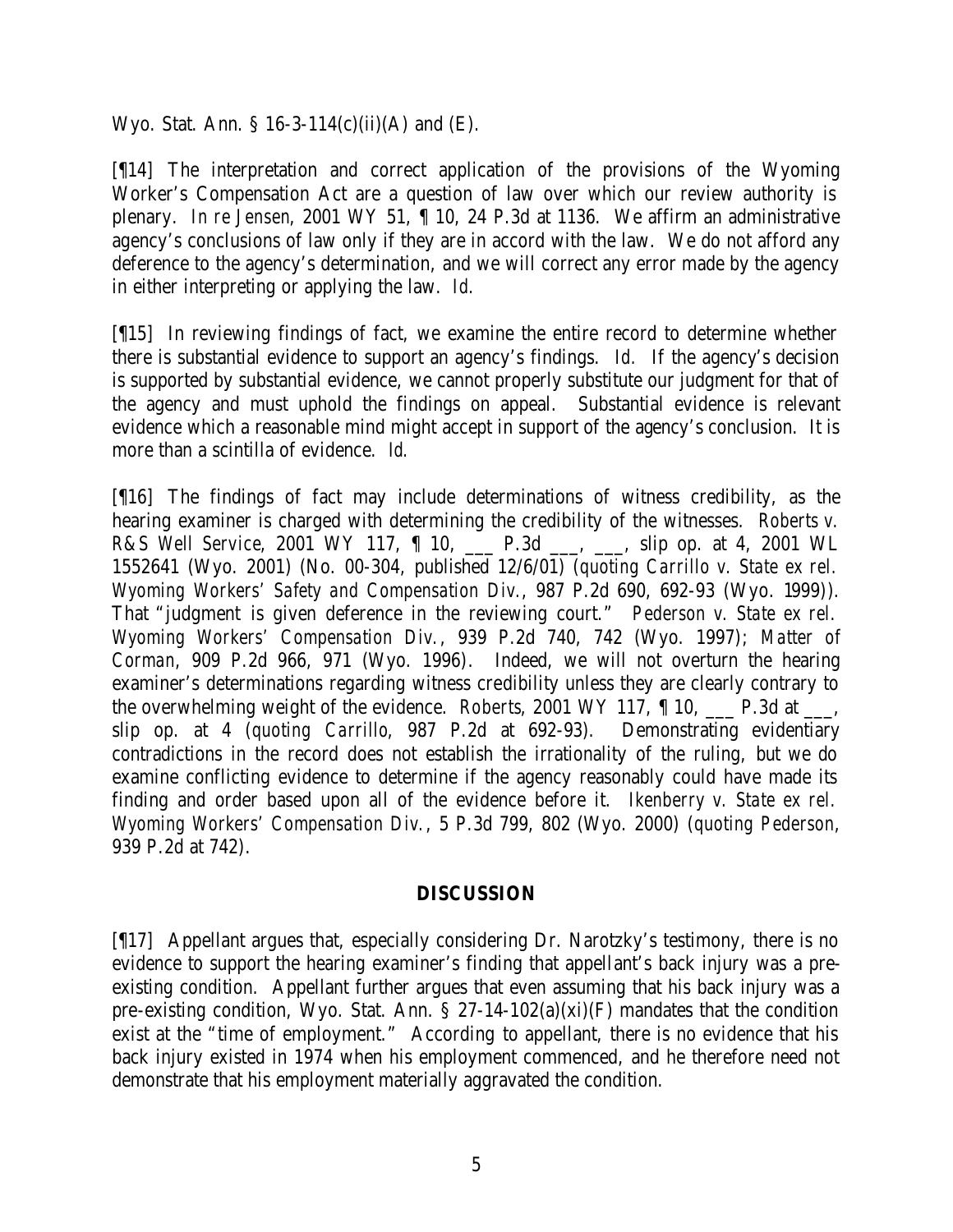[¶18] Wyo. Stat. Ann. § 27-14-102(a)(xi) defines "injury" as

any harmful change in the human organism other than normal aging and includes damage to or loss of any artificial replacement and death, *arising out of and in the course of employment while at work* in or about the premises occupied, used or controlled by the employer and incurred while at work in places where the employer's business requires an employee's presence and which subjects the employee to extrahazardous duties incident to the business. "Injury" does not include:

\* \* \*

(F) Any injury or condition preexisting at the time of employment with the employer against whom a claim is made: $[2]$ 

(G) Any injury resulting primarily from the natural aging process or from the normal activities of day-to-day living, as established by medical evidence supported by objective findings[.]

(Emphasis added.)

[¶19] A claimant for worker's compensation benefits has the burden of proving all the essential elements of the claim by a preponderance of the evidence, including that the claimed injury arose out of and in the course of employment. *Roberts*, 2001 WY 117, ¶ 11, \_\_\_ P.3d at \_\_\_, slip op. at 4. We note that there were apparently no eyewitnesses to appellant's accident. The testimony of "an injured worker alone is sufficient to prove an accident if there is nothing to impeach or discredit the worker's testimony and the worker's statements are corroborated by surrounding circumstances." *Ikenberry*, 5 P.3d at 803. "Moreover, the occurrence of injuries resulting from accidents to which there are no eyewitnesses does not prevent fair inferences from being drawn and findings of facts from being made." *Id.*

[¶20] The cause of appellant's claimed back injury is premised on his testimony as to how the accident occurred, as is Dr. Narotzky's deposition opinion testimony. Indeed,

<sup>&</sup>lt;sup>2</sup> A pre-existing condition may be compensable if the employment aggravated, accelerated, or combined with the pre-existing condition to produce the disability for which the employee is seeking benefits. *Bright v. Sheehan Pipeline*, 960 P.2d 1009, 1010 (Wyo. 1998). The burden remains on the claimant to prove that the injury is compensable. *Brees v. Gulley Enterprises, Inc.*, 6 P.3d 128, 131 (Wyo. 2000).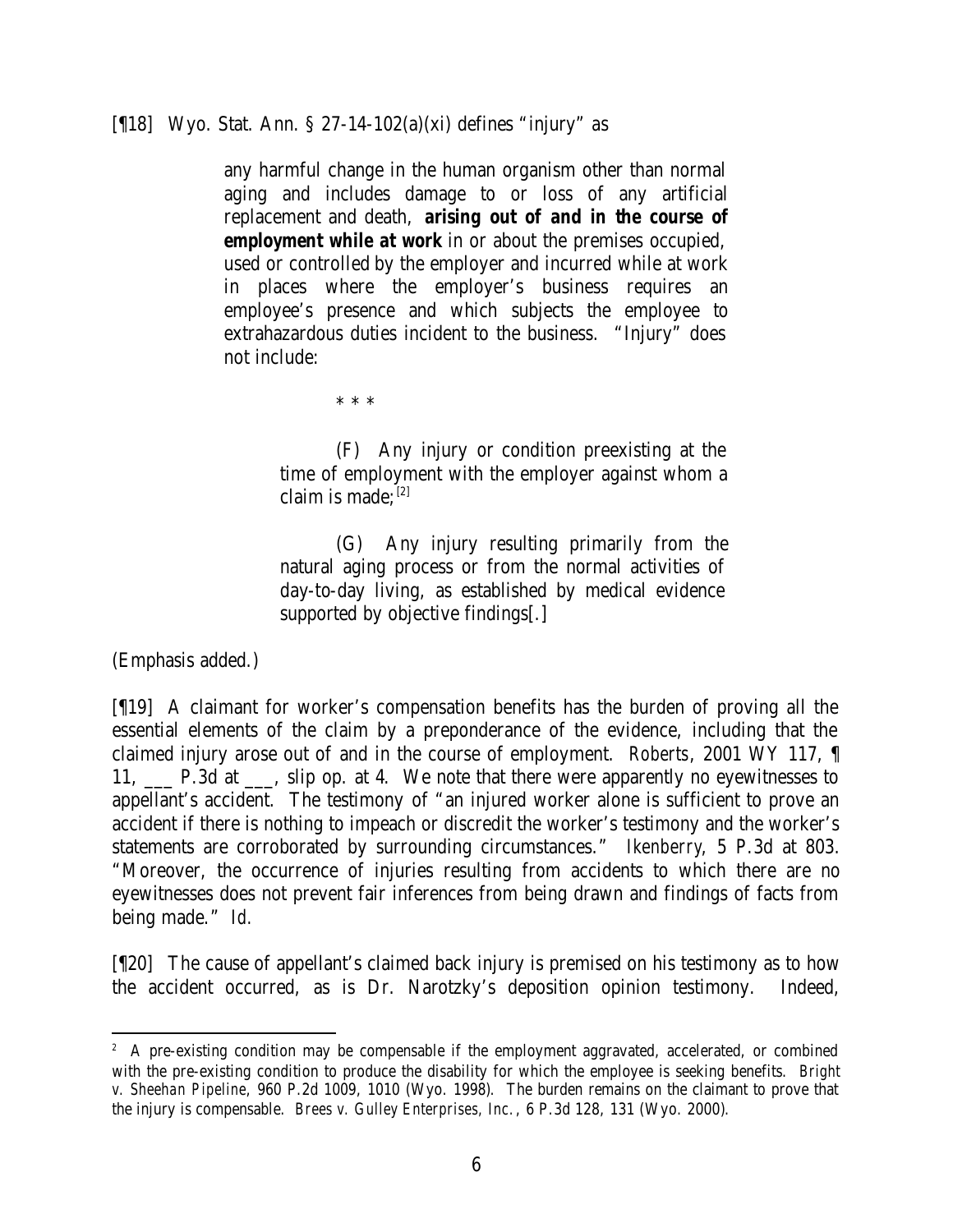appellant's counsel stated at the contested case hearing that "[o]ur position is that . . . the fall caused a disc protrusion which with degenerative changes caused the spinal stenosis . . .." The hearing examiner found that appellant was not a credible witness in this respect, in essence finding that appellant's claimed back injury did not "[arise] out of and in the course of [his] employment while at work" as the statute requires.

[¶21] Appellant testified that, after a bar fell on his foot, he fell backwards onto his posterior and back, and landed on some steel plates. The first time this particular version of appellant's accident appears in the record firsthand is his testimony at the contested case hearing held January 18, 2000.<sup>3</sup> Appellant did not include these details in his handwritten account of the accident contained in the report he filed soon after the accident. His explanation for not doing so was that, despite the additional page that admittedly remained three-quarters blank, he did not have "enough space to write all that story in there." In the weeks after the accident, appellant did not inform Dr. Narotzky of any such fall or a foot injury, and Dr. Tooke's records do not refer to a fall or a foot injury. Rather, Dr. Narotzky's dictation refers to appellant "lifting steel bars" and Dr. Tooke's notes refer to appellant picking up a "heavy" bar. The report from appellant's MRI similarly references a "lifting injury." It was not until March 12, 1999, after at least two or three visits to Dr. Tooke's office and a lumbar spine MRI, that appellant's medical records refer to a workrelated accident.<sup>4</sup>

[¶22] Dr. Narotzky opined that appellant suffered from stenosis due to a degenerative back condition in conjunction with a protruding disk, which necessitated the decompressive lumbar laminectomy. In a hypothetical question, appellant's counsel then asked Dr. Narotzky to assume appellant had fallen backwards on his posterior and to render an opinion regarding the relationship of the fall to appellant's claimed back injury. The

 <sup>3</sup> A May 11, 1999, letter from Dr. Tooke addressed to the Division states merely that appellant's most recent injury was "his lower back resulting from a fall on February 22, 1999." The letter, dated nearly three months after the accident, contains no further detail, and does not refer to the source of this information. A handwritten notation states "letter to Henry" and "not sent to comp."

The only other references include a September 27, 1999, deposition wherein appellant's counsel first asked Dr. Narotzky whether appellant had informed him of the alleged fall, to which the doctor replied "not that I have recorded in my record; no," and later posed the hypothetical question asking Dr. Narotzky to assume appellant "fell backward on his butt" to "get himself out of the way" as a "steel bar fell toward him," and a September 30, 1999, disclosure statement.

<sup>4</sup> Appellant testified that he had not ever had left leg pain prior to February 22, 1999, and appeared to indicate that he similarly did not experience back pain immediately prior to that date. According to Dr. Narotzky, appellant stated that he had lower back and leg symptoms for a year prior to the accident, and Dr. Tooke's records reflect that appellant had cramps in his "legs" immediately prior to February 22, 1999. Appellant informed Dr. Narotzky that, after the surgery, his "legs" felt better than they had in years.

In addition, appellant testified that he did not experience back pain on February 22, 1999. However, the accident report states that by the end of that day, the small of appellant's back began to hurt and he could barely walk.